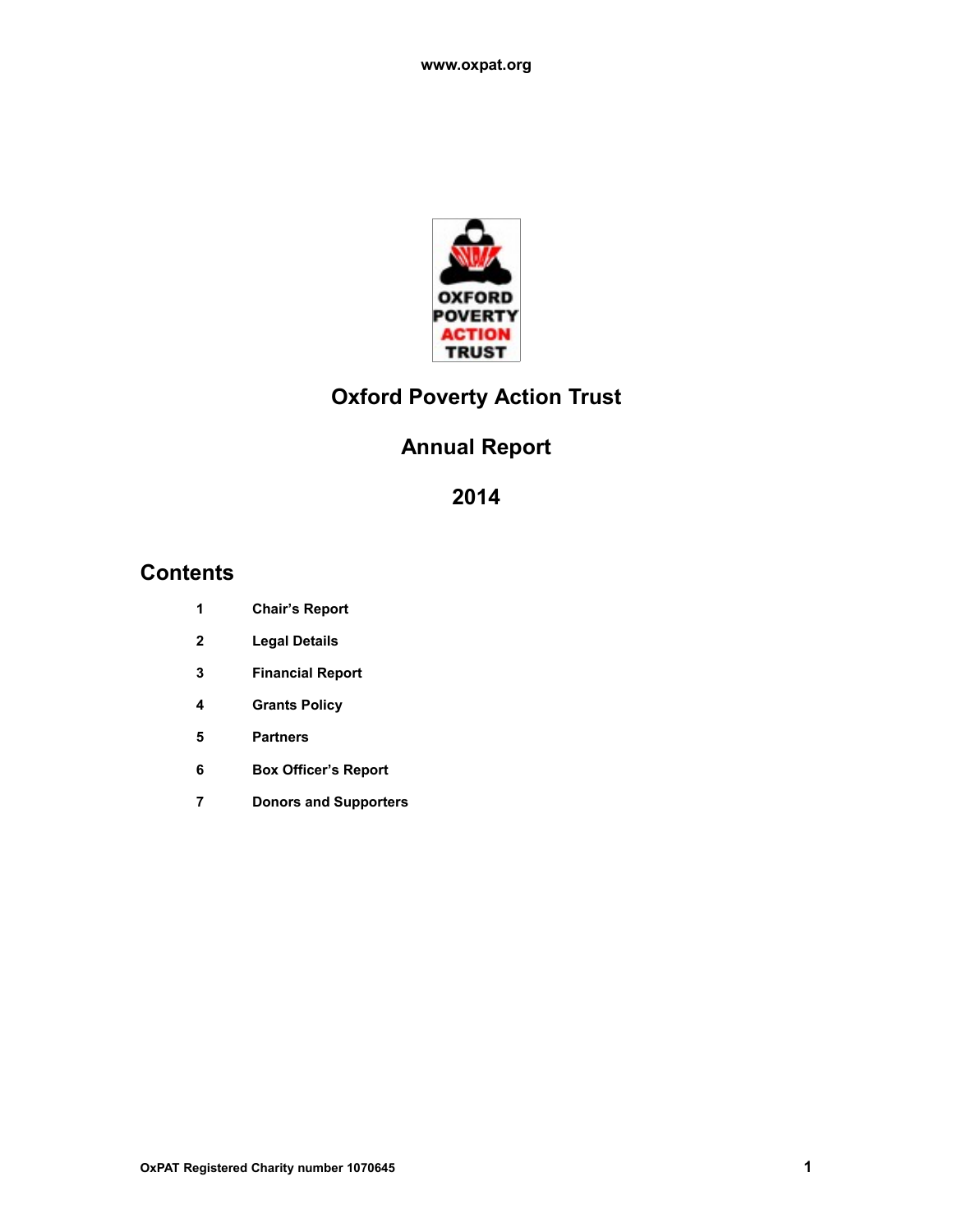# **1 Chair's Report 2014**

## **Background**

The Oxford Poverty Action Trust (OxPAT) was set up in 1996 by a committee including representatives of the City, University, police, churches and concerned citizens to meet the challenge of visible poverty in the streets and invisible poverty in hostels, bed-and-breakfast accommodation etc. Inspired by successful "Diverted Giving" schemes in Winchester and elsewhere, the aim was to establish an umbrella fund to receive donations from the public, including tourists, and distribute them to the existing agencies working to alleviate poverty. One of its aims was to help reduce street begging by persuading the public not to give directly to beggars, and thus fuel dependency on alcohol or drugs; and to provide a means whereby their generosity could be channelled more productively.

OxPAT raised well over £100,000 in its first 10 years, and in 2014 brought the total raised to over £330,000. Money comes to us partly from collection boxes and partly from fund-raising events, but mostly from concerned citizens giving regularly by Gift-Aided bankers' orders.

## **Changes to the Trustees and Committee**

Chris Peri joined the committee in December 2014.

## **Overview**

We have continued to hold monthly meetings and have continued to distribute the bulk of our grants to Core Agencies in accordance with our Grants Policy. The Core Agencies for the 2014 calendar year were: Aspire, Connection Oxford, Crisis, The Elmore Team, Julian Housing, O'Hanlon House, Simon House, Smart CJS, Steppin' Stone and Two Saints. Broadway, St Mungo's and The Gatehouse were 50% share Core Agencies, and the Church of God of Prophecy, Soup Kitchen, also received regular support.

We have, through Marieke Clarke, maintained contact with the Network of Homeless agencies through attendance at the quarterly meeting of the Housing and Homelessness Group coordinated by Oxford City Council.

We held our traditional carol singing before Christmas with children from St Barnabas Primary School.

In a new venture for us, we created and sold a Christmas card to raise money and advertise our existence. Local artist John Somerscales kindly donated the artwork, Ralph Hall designed the card, and Liz Storrar masterminded the sales campaign. All the cards were sold and a healthy profit of something like £1,500 was earned for OxPAT, although not all of it came in 2014's figures.

We are extremely grateful to all our supporters, particularly our box collectors and – of course – the donors who give so generously in order that we may continue our efforts. We are also grateful to those organisations which have made grants towards our Administration Fund, thus enabling all the money received from donors to be distributed to agencies.

## **The W Lucy & Co Training Fund**

In 2013 W Lucy & Co made a special donation of £15,000 to commemorate their 200th anniversary. They made a further donation to this fund of £5,000 in 2014. This is in addition to other regular donations which they make to OxPAT from time to time and for which we are extremely grateful.

In 2014 we gave grants totalling just over £8,000 to Aspire and Crisis to enable them to run courses designed to give marketable skills to homeless people. Aspire ran courses in Painting and Decorating, and Crisis ran a course to help their trainees gain a "Level 1 Award in Health and Safety in Construction Environment" qualification, a pre-requisite to them gaining their "Construction Skills Certificate Scheme" card. The schemes were designed to help over 70 people between them.

## **Jonathan Clark, Chair, April 2015**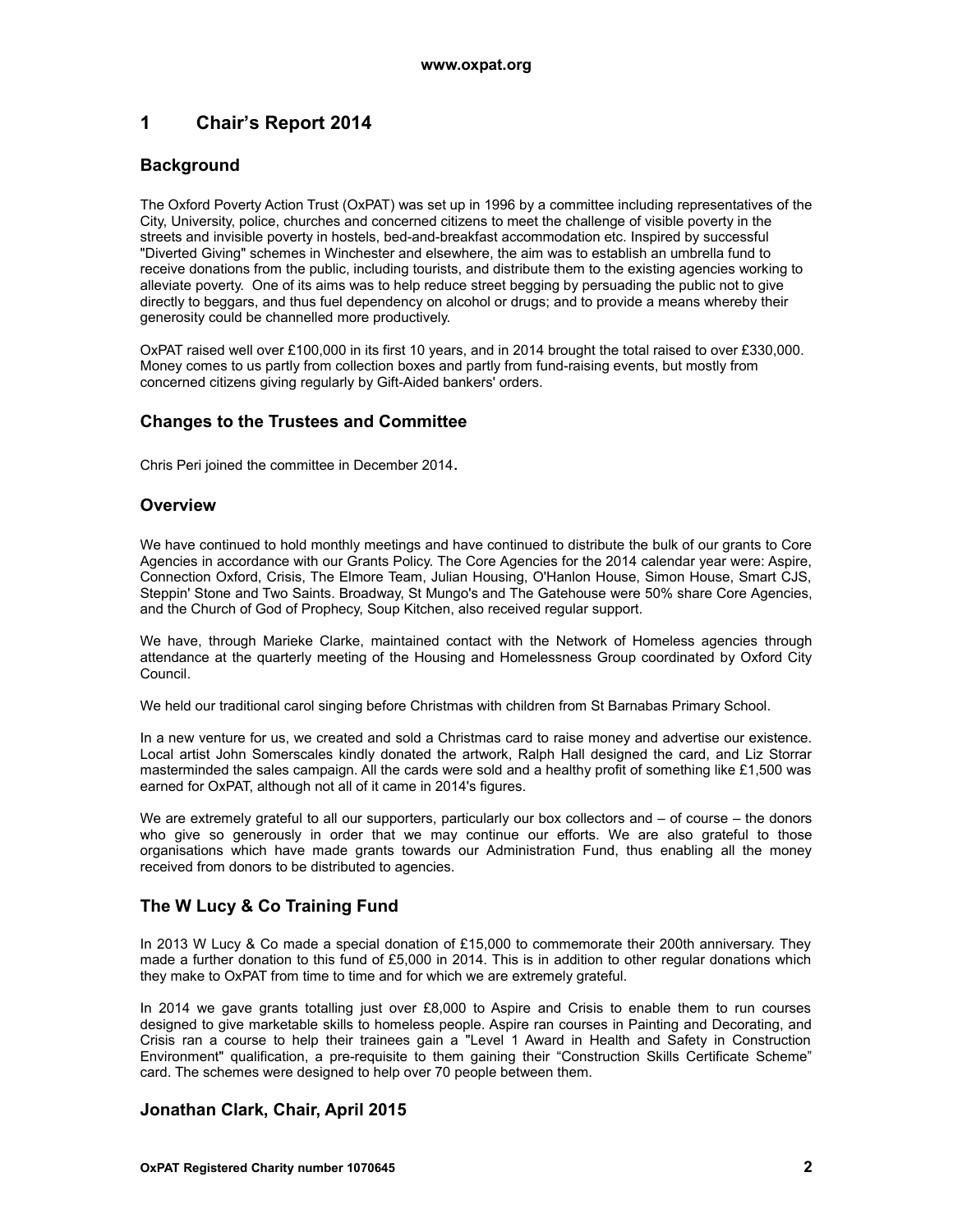# **2 Legal Details**

## **Trust**

The object of the Trust is "for the relief of the effects of poverty, sickness, disablement and old-age" in accordance with a Trust Deed made on 28th June 1998.

The Trust has been granted registration as a charity by the Charity Commissioners. The Charity Number is 1070645.

The Inland Revenue has accepted the Trust as a charity within the definition of section 506 (1) Income and Corporation Taxes Act 1998, as a result of which the Trust's income and gains are not taxable to the extent that they are applicable and applied to charitable purposes.

The registered address is 25 Woodstock Road, Oxford OX2 6HA.

During the calendar and accounting year 2014 the following acted as Trustees of the Oxford Poverty Action Trust (known as OxPAT) for some or all of the time:

Jerome Bertram

Deborah Ceadel

Jonathan Clark

Ralph Hall

Meg Movshon

Patrick Mulvihill

Jenny O'Brien

The Patrons of the Trust are:

Rt Revd. William Kenney CP

Mrs. Felicity Dick DL

Gross income during the year 2013 was £50,230.60

Expenditure during the year 2013 was £36,220.50

The Charity's Bankers are: The Co-operative Bank, King's Valley, Yew Street, Stockport, Cheshire, SK4 2JU

Officers during the year 2014 were:

Chair: Jonathan Clark

Secretary: Meg Movshon

Treasurer: Jenny O'Brien

Fundraising expenses during the year 2014 were: zero. The charity owns no functional property and there are no connected companies.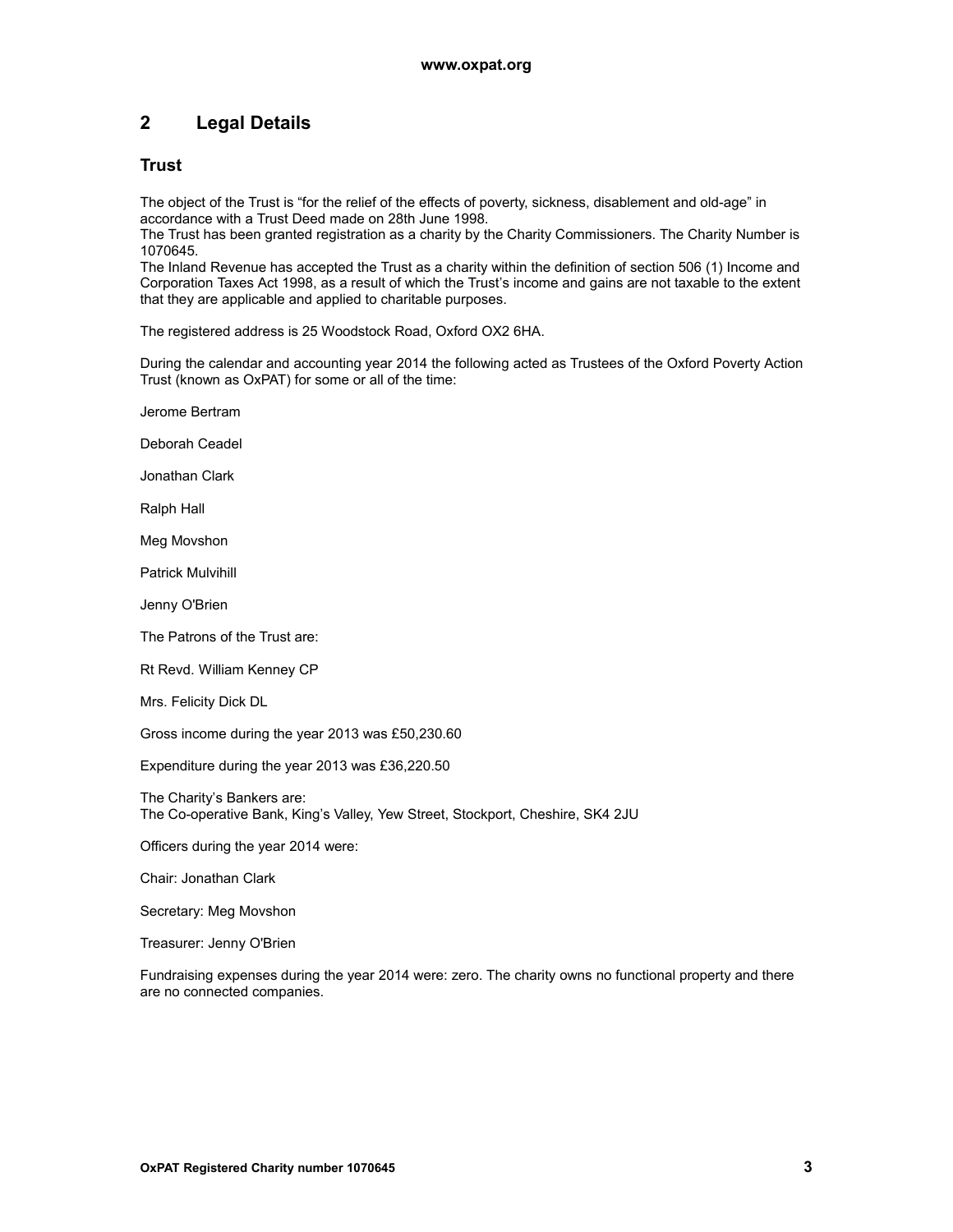# **3. Finance**

## **OxPAT Financial Report for 2014**

| OxPAT Accounts (figures in £)<br>Expenditure: | 233.00   |                     |
|-----------------------------------------------|----------|---------------------|
|                                               |          |                     |
| Admin Sub-Account                             |          | 26.65               |
| Grants to Charities                           |          | 34,665.00 40,313.00 |
| Grants to Individuals                         |          | 1,322.50 1,063.25   |
| <b>Bank Error</b>                             |          | 27.98               |
| <b>Total Expenditure</b>                      |          | 36,220.50 41,430.88 |
| <i>\Income:</i>                               |          |                     |
| <b>Boxes</b>                                  |          | 1,922.15 1,779.33   |
| <b>Fund Raising</b>                           | 1,758.95 | 305.13              |
| Organisations                                 |          | 23,477.35 16,404.65 |
| <b>Places of Worship</b>                      |          | 3,395.39 3,592.44   |
| Private Donation (Gift Aid)                   |          | 8,488.00 8,558.00   |
| Private Donation (Non-Gift Aid)               |          | 11,175.33 3,459.99  |
| <b>Bank Interest</b>                          | 13.43    | 18.05               |
| Inland Revenue (Gift Aid Refund)              |          | 1,917.78            |
| Total Income                                  |          | 50,230.60 36,035.37 |
|                                               |          |                     |

| Reconciliation with bank | 2013                | 2014               |
|--------------------------|---------------------|--------------------|
| Opening balance          |                     | 1,855.09 15,865.19 |
| Income                   | 50,230.60 36,035.37 |                    |
| Expenditure              | 36,220.50 41,430.88 |                    |
| Closing balance          | 15,865.19 10,469.68 |                    |

## **Income**

Total income during the year was £36,035.37, compared with £50,230.60 in 2013. In the 17 years OxPAT has been operating, we have collected almost £350,000 from our donors.

The high figure for 2013 included a very generous donation from W Lucy and Co (included in income from organisations). We used this to establish an employment training fund for homeless and vulnerably housed people to be expended over a three to five year period. We would like to thank Lucy's for a further top-up grant to this fund made during 2014. When Lucy's donations for the training fund are excluded, total unrestricted income fell by just over £4,000.

Our income is spread across various categories of donor. Box income showed a small decrease from 2013. The fall in income from fund raising is largely due to the fact that there was no street collection in 2014 and no special events such as fund raising concerts.

Income from organisations (typically college JCRs and local businesses) increased by almost £3,000, when Lucy's donations for the training fund are deducted. Income from places of worship remained more or less stable. We would particularly like to thank St Anne's and Worcester Colleges and St Leonard's Church Eynsham for their very generous support.

Gift Aid donations remained more or less stable. Non-gift aid private donations were particularly high in 2013 because we received several very large one-off donations that year. The 2014 non gift-aid donations include almost £750 profit from the sale of our very successful Christmas cards (with more profit to come in early 2015).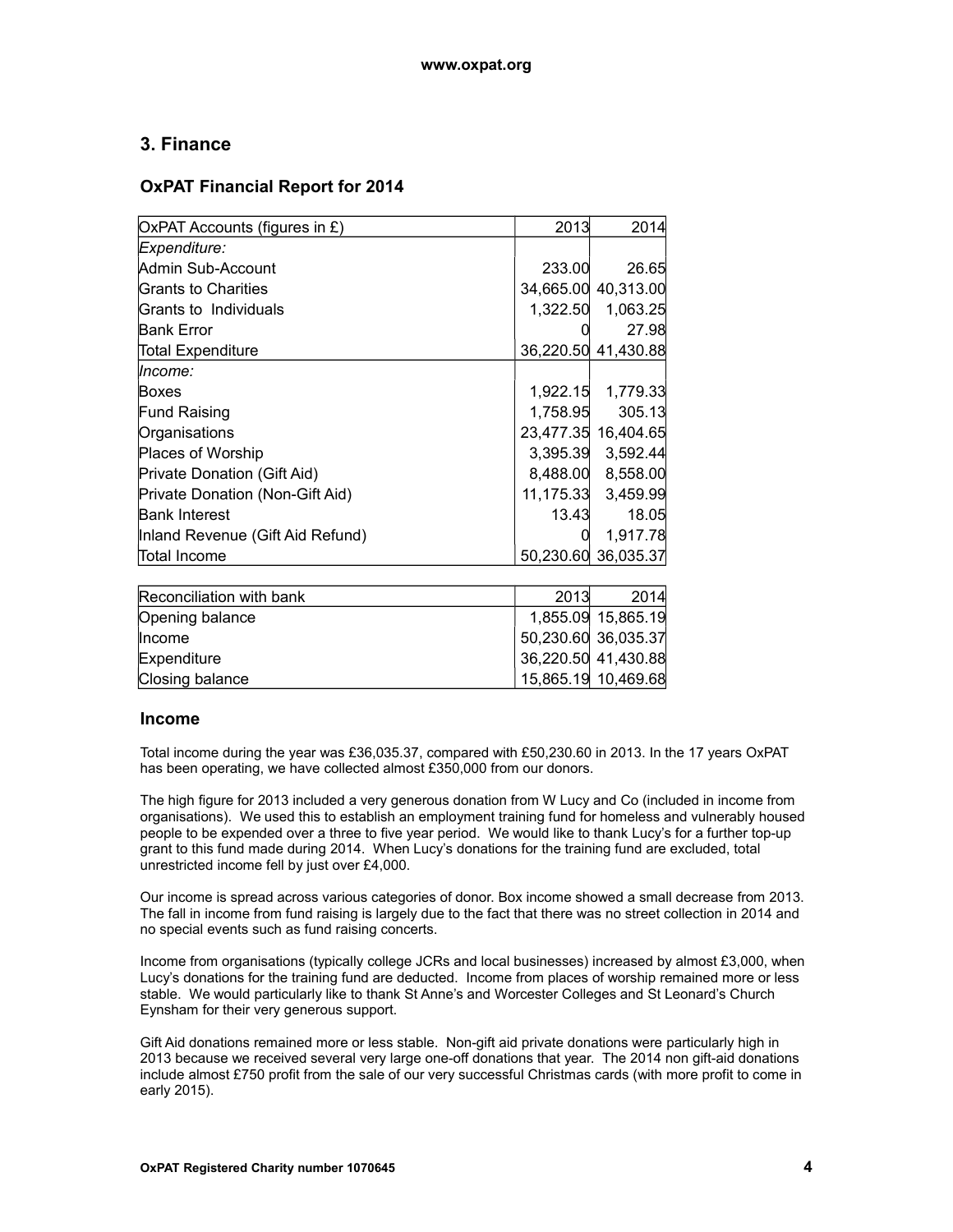The Inland Revenue gift aid refund of £1,917.78 relates to 2013. The 2014 refund had not been received at 31 December 2014 and will be shown in the accounts for 2015.

## **Expenditure**

The total grants made by OxPAT in 2014 amounted to £41,376.25, which includes two grants from the Lucy's training fund (included in Grants to Charities above). We made a grant to Aspire for training in painting and decorating, as a follow up to the successful courses we had previously funded at Simon House. We also made a grant to Crisis UK to enable them to provide construction-related training in health and safety.

As usual the bulk of OxPAT's income was donated to our core agencies, listed in the table above as "Grants to Charities". Grants to individuals (paid via various charities) were £1,063.25 last year, compared to £1,322.50 in 2013.

We had administration expenses of £26.65, which were mainly spent on postage costs. The bank error appeared on the statement right at the end of the year and has since been rectified.

#### **Special purposes accounts**

Within the totals above we keep track of two sub-accounts

| Special purposes account | 2013     | 2014     |
|--------------------------|----------|----------|
| Opening balance          | 1,000.00 | 1,000.00 |
| Income                   | 0.00     | 0.00     |
| Expenditure              | 0.00     | 0.00     |
| Closing balance          | 1,000.00 | 1,000.00 |

The special purposes account currently contains a £1,000 donation from the Oxford Round Table. This was originally given for box replacement and refurbishment but the Round Table has now agreed that it may be spent on anything we consider appropriate.

| Administration account | 2013   | 2014   |
|------------------------|--------|--------|
| Opening balance        | 387.39 | 154.39 |
| <b>Income</b>          |        |        |
| Expenditure            | 233.00 | 26.65  |
| Closing balance        | 154.39 | 127.74 |

The administration account contains donations made by organisations that are happy for their money to be spent on our limited administration expenses.

We would like to thank all of our donors, large and small, for their generosity towards us. And we are very grateful to Celia Fry for continuing to carry out our independent examination.

I would also like to thank the charities to whom we give the money, who I believe do excellent work. I have no doubt that the money we are able to pass to them is used very efficiently and effectively in support of people in Oxford who are homeless, or in danger of homelessness.

## **Jenny O'Brien, OxPAT Treasurer, February 2015**

## **4 Grants Policy**

## **Core Principles**

1. OxPAT funds are to be used to provide direct help to homeless or vulnerably housed adults.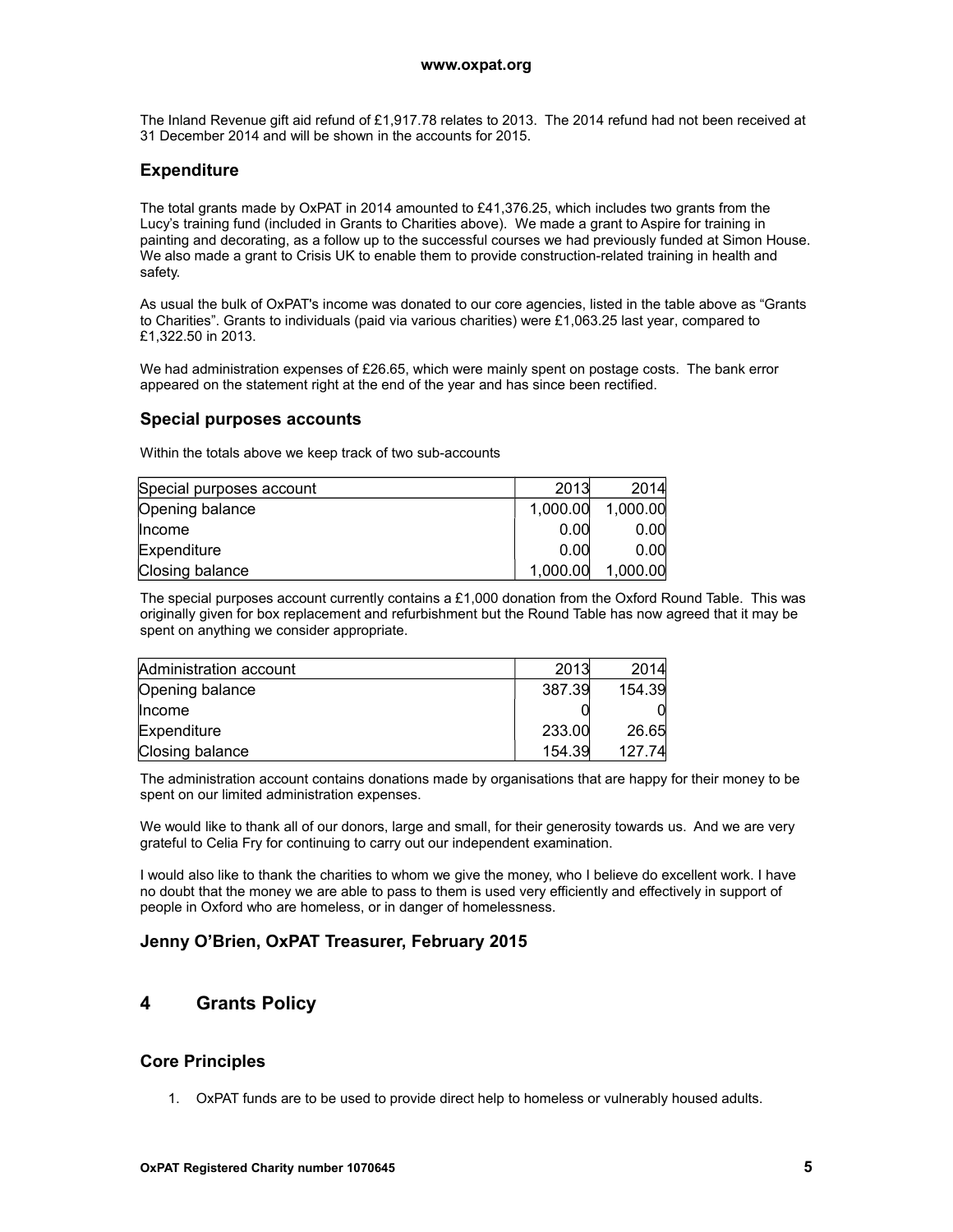- 2. OxPAT funds can be used to fulfil basic needs such as food, clothing and shelter. They can also be used to help people address the issues that have led to them becoming homeless, by building confidence and self-esteem, improving skills, and addressing dependency issues.
- 3. OxPAT funds are not to be used to fund administration nor on-going costs, or to discharge statutory duties.
- 4. OxPAT funds will only be distributed to or through recognised charitable agencies; and must be spent by or under the supervision of such an agency.

#### **Distribution**

The monies received by OxPAT are distributed through agency welfare funds to be spent on welfare services, rehabilitation, accommodation and training and education to help people to get off the streets and move forward.

#### **Core Agencies**

OxPAT will aim to distribute most of its funds to a core group of agencies via regular monthly standing orders to their welfare funds. It is each agency's responsibility to ensure this money is spent in accordance with OxPAT's core principles and to report back at the end of the calendar year or more frequently as appropriate as to how it has been spent.

#### **Specific applications**

Some of OxPAT's funds will be used to fund specific applications which are not from the core agencies. Examples of successful applications include requests for clothing, bedding, work tools, and transport costs to enable a person in need to travel to a job. To apply for a grant for a homeless, or vulnerable, person, please download the OxPAT Grant Application Form from the OxPAT website (www.oxpat.org/), and follow the instructions on it.

## **5 Partners**

#### **Core agencies during 2014 were:**

Aspire Broadway Church of God of Prophecy, Soup Kitchen Connection Oxford Crisis The Elmore Team The Gatehouse Julian Housing: part of Oxford Homeless Pathways O'Hanlon House St Mungo's Simon House: part of A2 Dominion Housing Trust Smart CJS